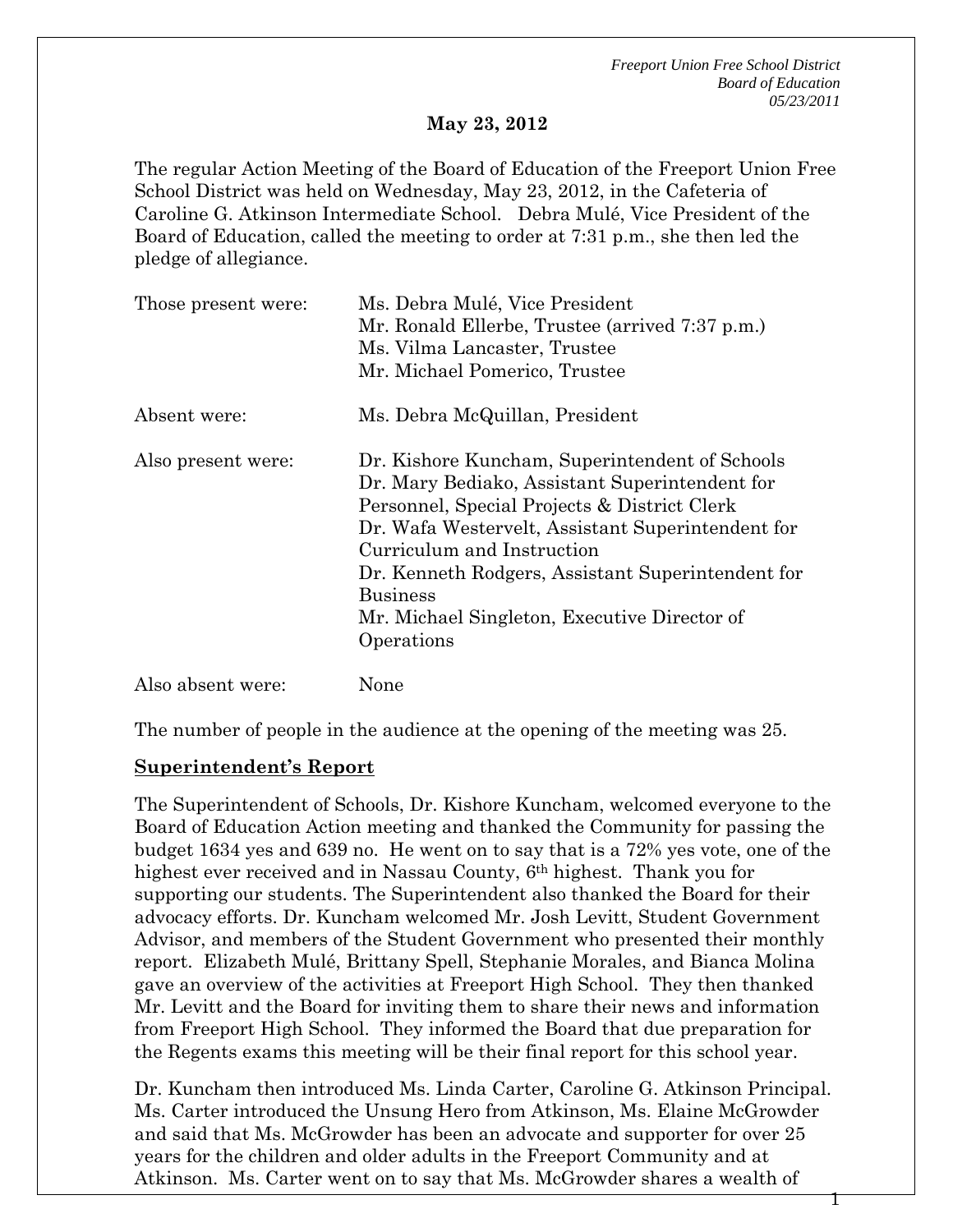information with the children and is passionate about mankind, children and older adults. She then thanked Ms. McGrowder, presented her with a plaque and along with the Superintendent, and Ms. Mulé, presented a pin to Ms. McGrowder.

The next honoree for the evening was introduced by Ms. Estelle Weiss, Director of Adult Continuing/Community Education. Ms. Weiss spoke about the NYACCE Teacher of the Year, Gabriela Muszynska. Ms. Muszynska came to Freeport from Poland and joined our staff as an ESL Teacher. Her students have high scores and wonderful participation and attendance. Dr. Kuncham and Ms. Mulé presented Ms. Muszynska with a pin of appreciation for all her hard work and accomplishments.

The Superintendent then welcomed Diana Vachier, from American Pop Art, Inc. Ms. Vachier presented the Freeport Schools with eight limited edition paintings of Abraham Lincoln painted by Steve Kaufman. Mr. Kaufman was a former assistant to Andy Warhol at The Factory Studio and a well known Pop artist in his own right. Ms. Vachier was an assistant to Mr. Kaufman and is continuing in his legacy to help children. These paintings were specifically made for the purpose of inspiring young people to persevere in everything they do. One painting will hang in each school to inspire our children. Ms. Vachier was presented with a plaque and a pin of appreciation by the Superintendent and Ms. Mulé.

Dr. Kuncham then informed everyone about the following;

- An Acrosonic Baldwin Piano donated by Mr. Lawrence Graber.
- A gift of \$1,000 from Bob's Furniture.
- A donation of \$7,500 from Ameresco (our Energy Performance Contract firm) to be used for scholarships in the graduating class of 2012.

Dr. Westervelt gave a power point presentation on the New York State Report Card for 2010-2011 (as attached).

Dr. Alice Kane, Director of Pupil Personnel, gave a power point presentation on the Response to Intervention (as attached).

# **Questions from the Public**

The public was given the opportunity to address the Board of Education. Each speaker was allowed to address the Board for four minutes on the Agenda only. The Board and administration addressed the comments from the public.

### **Items for Action**

On a motion by Mr. Pomerico and a second by Mr. Ellerbe the following items were approved on a Consent Agenda. The vote was unanimous, Ellerbe, Lancaster, Mulé and Pomerico.

### **Acceptance of the Minutes**

**BE IT RESOLVED** that the Board of Education of the Freeport Union Free

2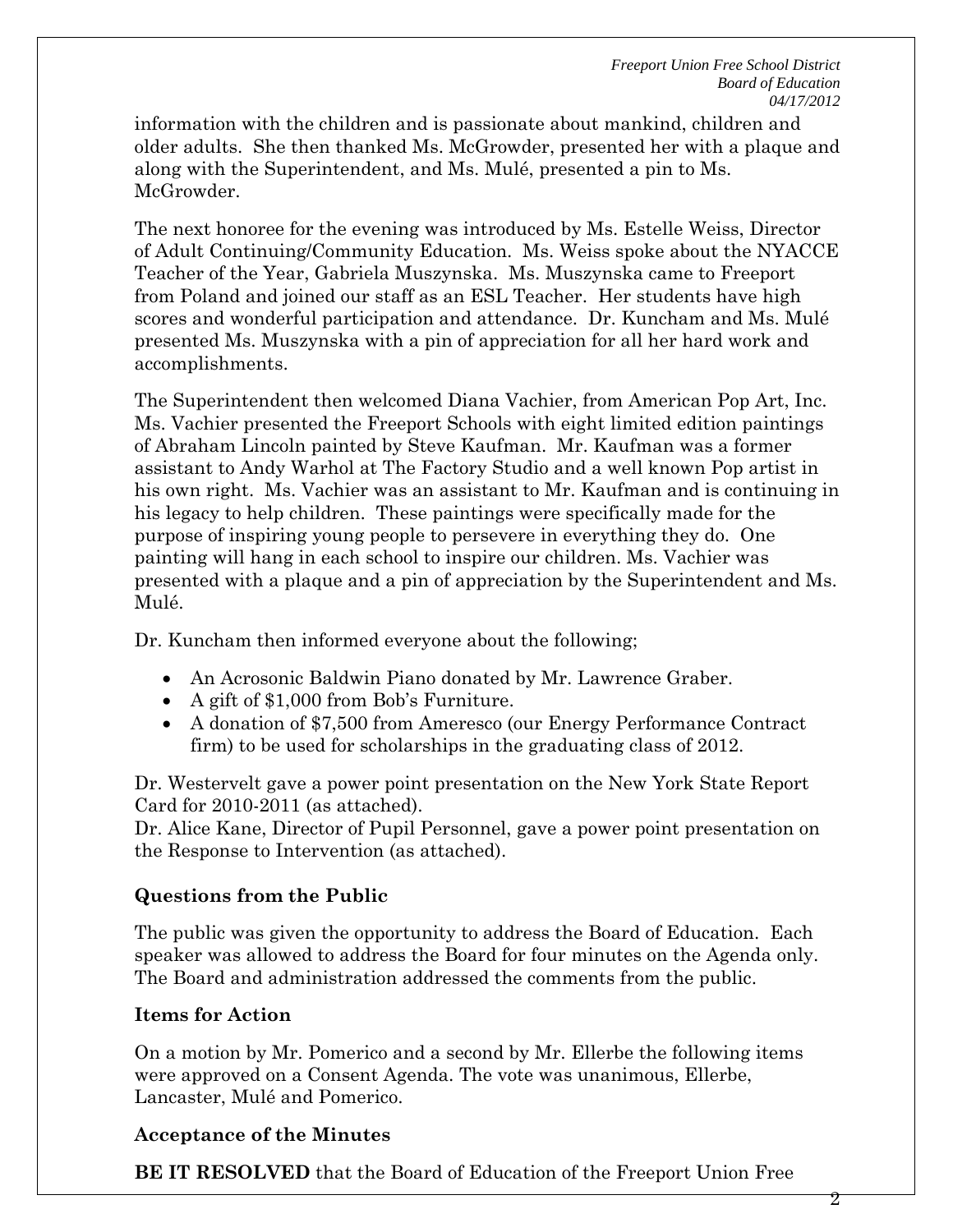School District hereby accepts the minutes of the following meetings as written: April 4, 2012; April 17, 2012; May 2, 2012**.** 

### **Personnel**

### **Leave of Absence**

**BE IT RESOLVED**, that the Board of Education of the Freeport Union Free School District hereby grants a request for leave of absence as listed below:

**Jaclyn Leahy,** Speech Teacher, effective May 22, 2012 through June 30, 2012, for child care.

**Allison Wendroff,** full-time Teaching Assistant, effective April 23, 2012 through April 29, 2012, for health reasons.

**Gladys Tapia**, part-time Teaching Assistant, effective April 17, 2012 through June 30, 2013, for health reasons.

**Jessica Cruz-Telles**, Elementary Teacher, effective May 14, 2012 through June 30, 2012, for child care.

**Luann Mayer,** full-time Teaching Assistant, effective January 30, 2012, extended May 20, 2012, for health reasons.

**Consuelo Velez,** Assistant Principal, effective July 1, 2012 through June 30, 2013, to assume the Interim Principal position in the District.

**Meghan McCormack-Carney,** Elementary Teacher, effective May 18, 2012 through June 1, 2012, for child care.

# **Resignation of Staff**

**BE IT RESOLVED**, that the Board of Education of the Freeport Union Free School District hereby accepts the letter(s) of resignation from the following staff member(s) as listed below:

**Lisa Callahan**, Speech Teacher, effective June 30, 2012, relocating.

**Christine Bishop-Fink,** Library Media Specialist, effective August 31, 2012, relocating.

**Gisselle Campbell-Ham,** Dean of Students, effective June 30, 2012, to assume an Assistant Principal position.

**Joseph Mille,** Dean of Students, effective June 30, 2012, to assume an Assistant Principal position.

# **Appointment of Staff – Administrative - Temporary**

**BE IT RESOLVED, that** the Board of Education of the Freeport Union Free School District hereby appoints **Consuelo Velez**, Interim Principal effective July 1, 2012 through June 30, 2013. Compensation will be on step 5 of the PC2 Schedule for Middle School Principal at \$147,237. Assignment: Atkinson.

# **Appointment of Staff – Administrative – Probationary**

**BE IT ALSO RESOLVED, that** the Board of Education of the Freeport Union Free School District hereby appoints **Gisselle Campbell-Ham**, Assistant Principal, to a probationary position effective July 1, 2012 with an anticipated

3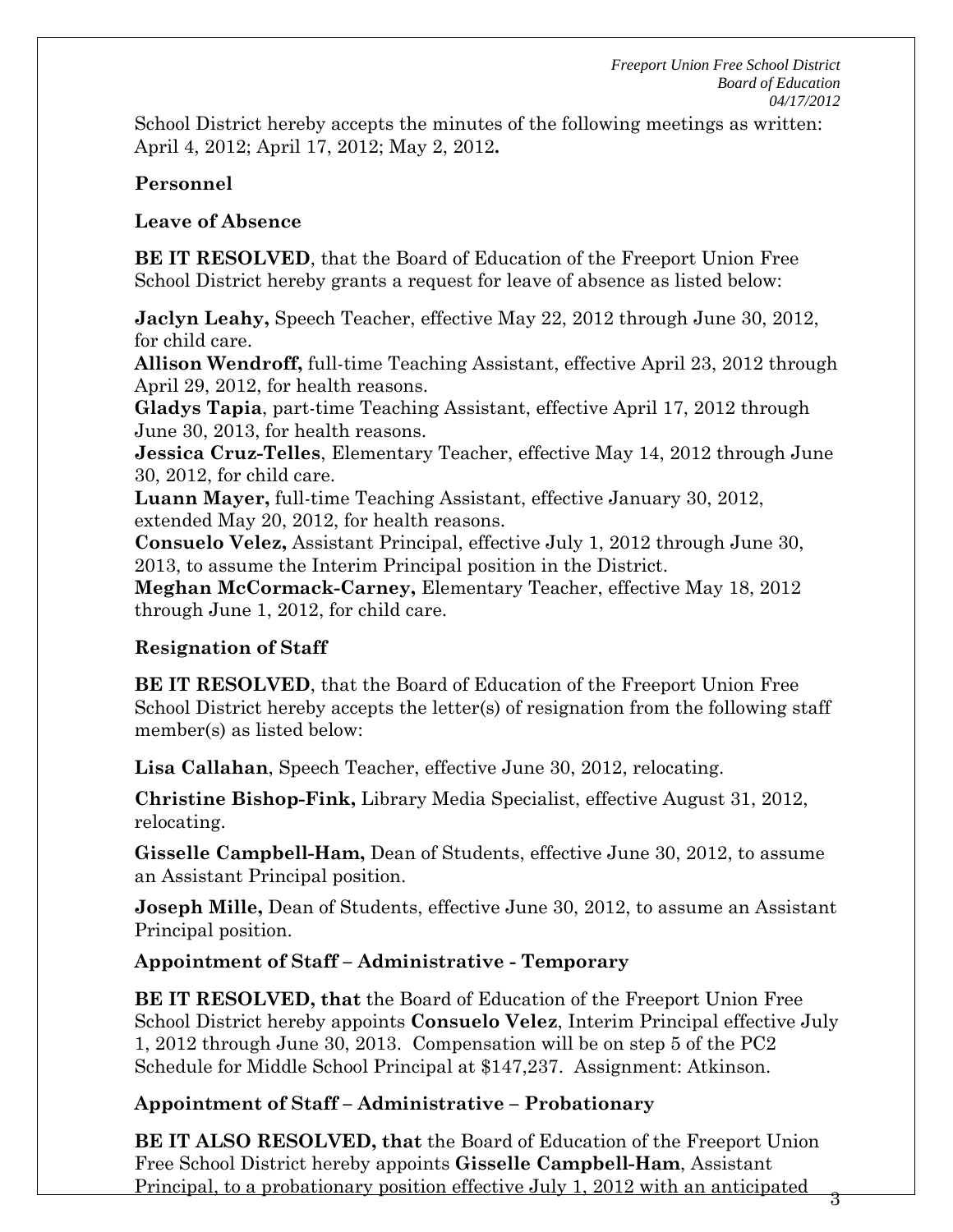*Freeport Union Free School District Board of Education 04/17/2012* 

4

tenure date of July 1, 2015. Compensation for this position will be on step 1PE2 according to the FSAA-Senior AP Schedule at \$120,221. Assignment: FHS.

**BE IT FURTHER RESOLVED, that** the Board of Education of the Freeport Union Free School District hereby appoints **Joseph Mille**, Assistant Principal, to a probationary position effective July 1, 2012 with an anticipated tenure date of July 1, 2015. Compensation for this position will be on step 1PE2 according to the FSAA-Senior AP Schedule at \$120,221. Assignment: FHS. **Appointment of Staff – Instructiona**l

#### **Temporary**

**BE IT RESOLVED**, that the Board of Education of the Freeport Union Free School District, upon the recommendation of the Superintendent, hereby appoints the individuals listed in the attached Appointment of Staff Report - Temporary, in accordance with the rules of the Board of Regents. These individuals shall possess appropriate certification allowing them to serve as teachers in the public schools of New York

**Timothy McShan**, Instructor-JROTC Program, a temporary appointment effective September 1, 2012 through June 30, 2013. Compensation for this position will be on step 18-1A of the U3C Schedule at \$87,869. Assignment: FHS. **Donald R. Moore, Jr**., Senior Instructor-JROTC Program, a temporary appointment effective September 1, 2012 through June 30, 2013. Compensation for this position will be on step 25-2E of the U3D Schedule at \$115,854. Assignment: FHS.

**Nicole Pecora**, Technology Staff Developer, a temporary appointment effective September 1, 2012 through August 31, 2013. Compensation for this position will be on step 2-2A of the U3D Schedule at \$65,485. Assignment: Dodd. **Cara Reiss,** Math Teacher**,** a temporary appointment effective September 1, 2012 through August 31, 2013. Compensation for this position will be on step 1- 2A of the U3D Schedule at \$62,830. Assignment: FHS.

#### **Probationary**

**BE IT RESOLVED**, that the Board of Education of the Freeport Union Free School District, upon the recommendation of the Superintendent, hereby appoints the individuals listed in the attached Appointment of Staff Report - Probationary, in accordance with the rules of the Board of Regents. These individuals shall possess appropriate certification allowing them to serve as teachers in the public schools of New York

**Hallie Sherman**, Speech Teacher, a probationary appointment (replacing L. Callahan, resigned) effective September 1, 2012 through August 31, 2013, anticipated tenure date September 1, 2013. Compensation for this position will be on step 3-2D of the U3D Schedule at \$72,389. Assignment: Atkinson.

**Daniel Wittich,** Elementary Teacher, a probationary appointment (return from eligibility list) effective September 1, 2012 through October 11, 2013, anticipated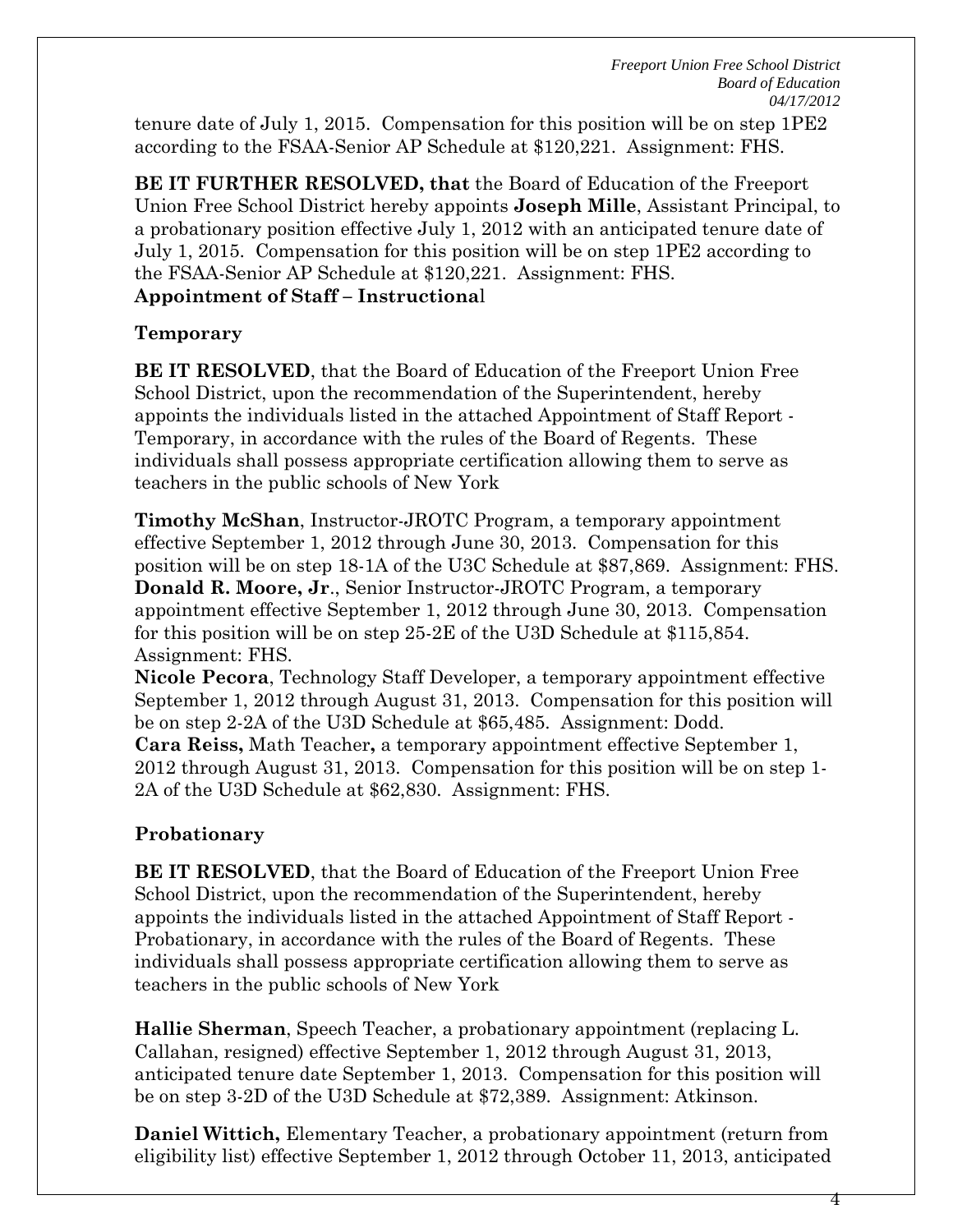tenure date October 12, 2013. Compensation for this position will be on step 3- 2A of the U3D Schedule at \$68,140. Assignment: Columbus.

**Martha Bermeo**, Elementary Teacher (Bilingual), a probationary appointment (return from eligibility list, replacing A. Fruchtnis, retired) effective September 1, 2012 through August 31, 2013, anticipated tenure date September 1, 2013. Compensation for this position will be on step 2-2A of the U3D Schedule at \$65,485. Assignment: Bayview.

**Kati Miano**, Elementary Teacher, a probationary appointment (return from eligibility list, replacing C. Vasquez, resigned) effective September 1, 2012 through August 31, 2013, anticipated tenure date September 1, 2014. Compensation for this position will be on step 2-2B of the U3C Schedule at \$57,026. Assignment: Bayview.

**Dolores Miller,** Elementary Teacher, a probationary appointment (replacing J. Schreiber, retired, return from eligibility list) effective September 1, 2012 through August 31, 2013, anticipated tenure date September 12, 2013. Compensation for this position will be on step 4-2D of the U3D Schedule at \$75,183. Assignment: Atkinson.

## **Abolishment of Positions and Excessing of Staff**

**BE IT RESOLVED,** that the Board of Education of the Freeport Union Free School District abolishes the Audio Visual Technician position and one (1) Audio Visual Helper position effective July 1, 2012; and

**BE IT FURTHER RESOLVED**, that **Alan Gonzalez** is hereby excessed from the Audio Visual Technician position and **Frank Cerbini** is hereby excessed from the Audio Visual Helper position. Pursuant to Civil Service Regulations, Mr. Gonzalez shall be placed on a preferred eligible list for a period of four (4) years.

### **Approval of a Transfer of Assignment**

**BE IT RESOLVED,** that the Board of Education of the Freeport Union Free School District hereby approves the transfer of Linda Carter as Principal of Freeport High School effective July 1, 2012, at an annual salary of \$178, 226 (Step 11, Schedule PA2 of the Administrators Contract). **Education**

# **CSE/CPSE Minutes**

**BE IT RESOLVED,** that the Board of Education of the Freeport Union Free School District hereby accepts the minutes of the meetings of the Committee on Special Education and the Committee on Preschool Special Education for the following dates: February 3, 6, 10, 15, 17, 27, 28, 29, 2012;March 1, 2, 3, 5, 6, 7, 8, 9, 12, 13, 14, 15, 16, 19, 20, 21, 22, 23;26, 27, 28, 29, 30, 2012; April 2, 3, 4, 5, 12, 16, 17, 18, 19, 24, 25, 26, 27, 30, 2012.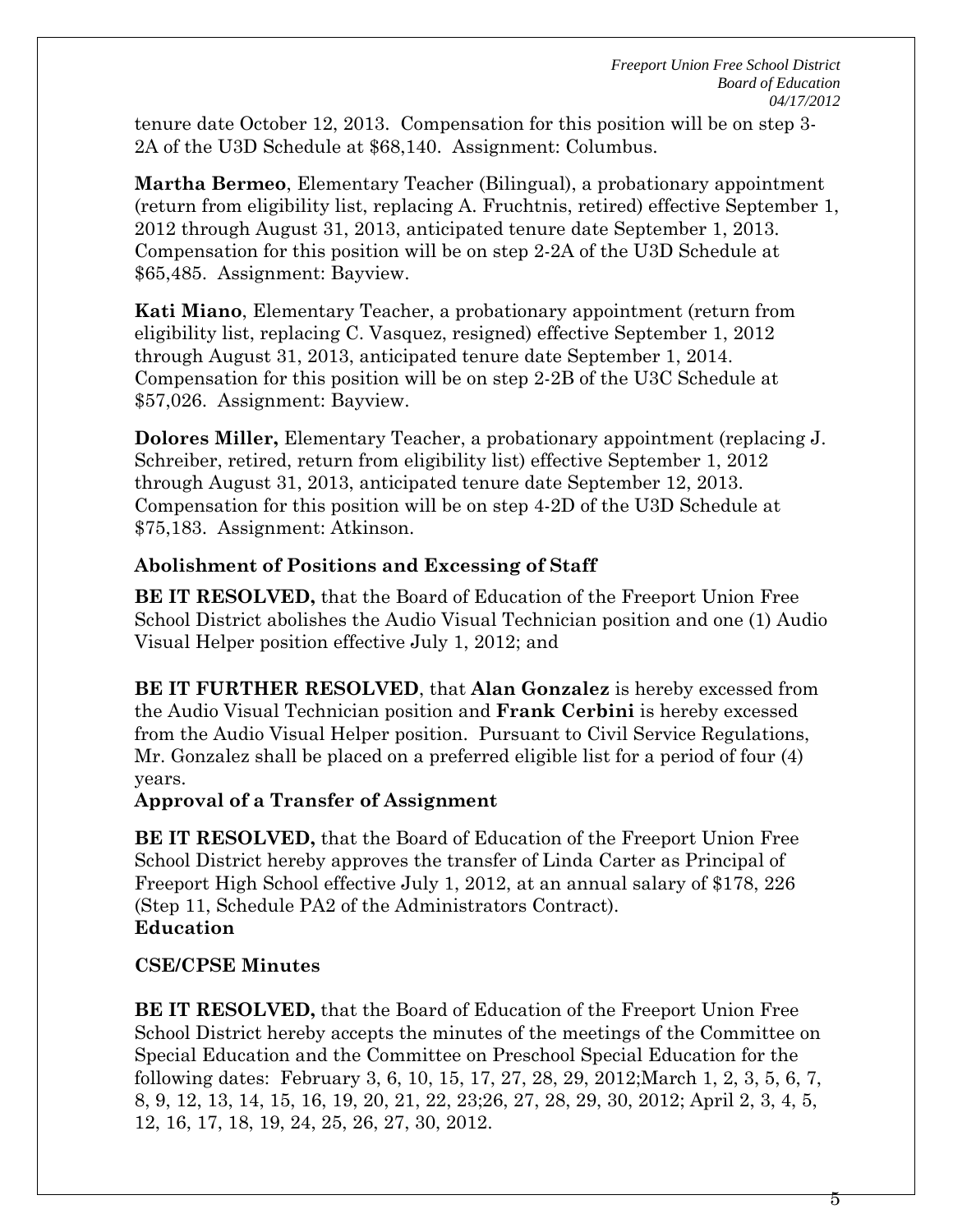## **Other Items for Action**

On a motion by Mr. Ellerbe and a second by Ms. Lancaster the following item was approved:

## **Granting of Tenure**

**BE IT RESOLVED,** that the Board of Education of the Freeport Union Free School District hereby grants tenure status to the following individual(s):

| <b>Teaching Assistants</b> |               |                           |                    |  |
|----------------------------|---------------|---------------------------|--------------------|--|
| <b>NAME</b>                | <b>SCHOOL</b> | <b>TENURE AREA</b>        | <b>TENURE DATE</b> |  |
| Caren Stander              | FHS           | <b>Teaching Assistant</b> | June 20, 2012      |  |

The motion carried unanimously**.** The vote was; Ellerbe, Lancaster, Mulé and Pomerico.

On a motion by Ms. Lancaster and a second by Mr. Ellerbe, the following item was approved:

## **Retirement of Staff**

**BE IT RESOLVED,** that the Board of Education of the Freeport Union Free School District hereby accepts the letter of resignation for the purpose of retirement from the following staff member as listed:

**Gloria Adams**, full-time Teaching Assistant, effective August 17, 2012, after serving the children of Freeport for more than 38 years.

**Dorothy Courtney**, Typist-Clerk, effective July 3, 2012, after serving the children of Freeport for more than 40 years.

**Susan Meluzio,** Stenographer, effective June 30, 2012, after serving the children of Freeport for more than 11 years.

**Connie Lynam**, part-time Teaching Aide, effective July 1, 2012, after serving the children of Freeport for more than 9 years.

The motion carried unanimously**.** The vote was; Ellerbe, Lancaster, Mulé and Pomerico.

On a motion by Mr. Pomerico and a second by Mr. Ellerbe, the following item was approved:

### **Overnight Field Trip/International Travel**

**BE IT RESOLVED** that the Board of Education of the Freeport Union Free School District hereby authorizes Freeport High School to conduct a field trip to Spain, Italy, and France scheduled for March  $20<sup>th</sup>$  through March  $31<sup>st</sup>$ ,  $2013$ .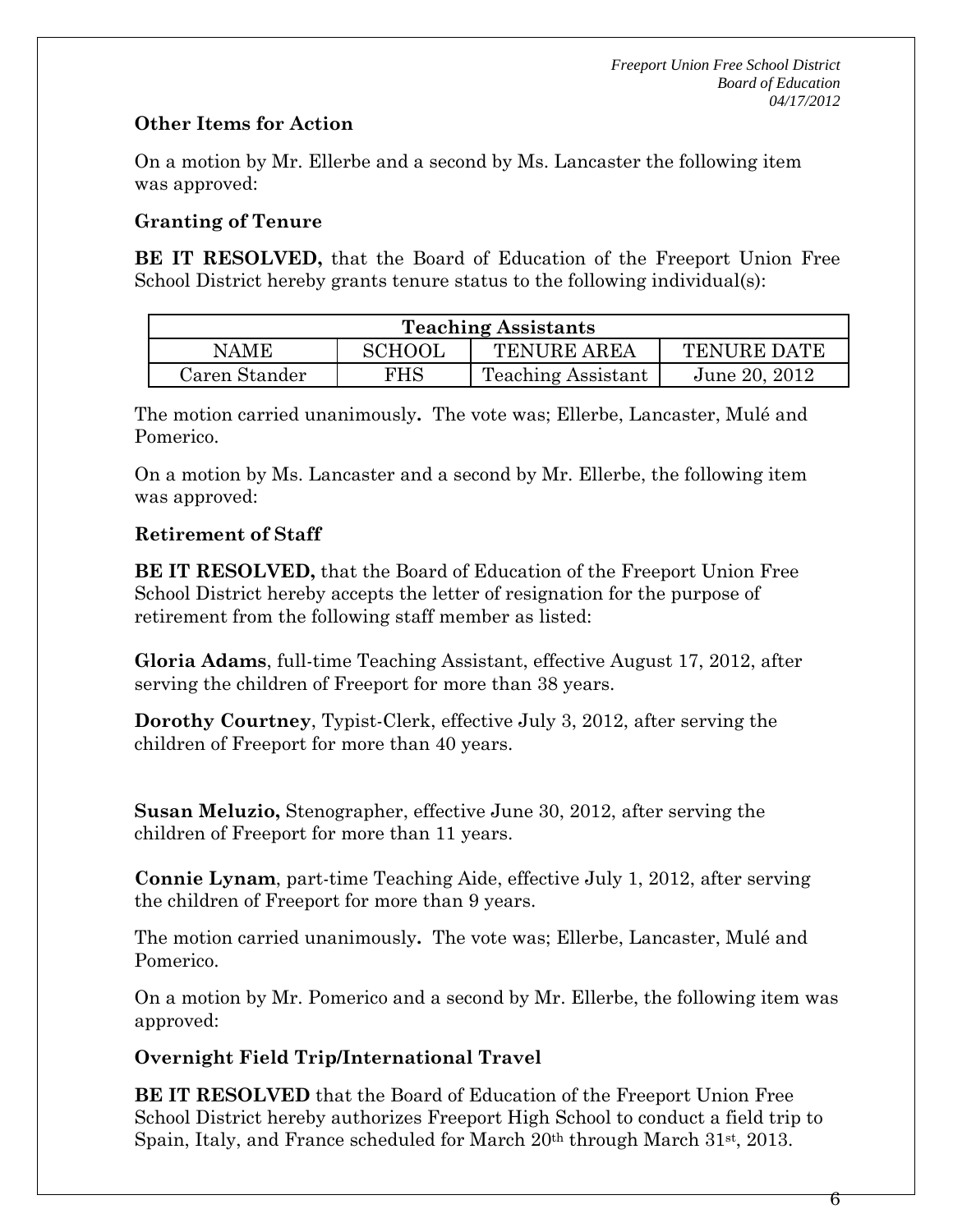*Freeport Union Free School District Board of Education 04/17/2012* 

**BE IT FURTHER RESOLVED** that said authorization is subject to availability of chaperones and to Freeport High School's compliance with all insurance, health, safety, and financial guidelines as indicated in the Administrative Procedure for overnight, off-Long Island, field trips.

The motion carried unanimously**.** The vote was; Ellerbe, Lancaster, Mulé and Pomerico.

On a motion by Mr. Ellerbe and a second by Ms. Lancaster the following item was approved:

### **Approval of a Consultant**

**BE IT RESOLVED** that the Board of Education of the Freeport Union Free School District hereby approves Fran Lacas to serve in the capacity of consultant to provide professional development to Native Language Arts (NLA) and ESL teachers at the John W. Dodd and Freeport High Schools at \$680.00 per day for no more than four days.

**BE IT FURTHER RESOLVED**, that the Board of Education authorizes the Superintendent (or his designee) to execute said agreement on its behalf.

The motion carried unanimously**.** The vote was; Ellerbe, Lancaster, Mulé and Pomerico.

On a motion by Ms. Lancaster and a second by Mr. Ellerbe the following item was approved:

### **Approval of the Response to Intervention (RtI) Plan**

**BE IT RESOLVED** that the Board of Education of the Freeport Union Free School District hereby approves the Freeport Public Schools Response to Intervention Plan (RTI).

The motion carried unanimously**.** The vote was; Ellerbe, Lancaster, Mulé and Pomerico.

On a motion by Mr. Pomerico and a second by Mr. Ellerbe the following item was approved:

#### **Setting of the Annual Reorganization Meeting Date**

**BE IT RESOLVED**, that the Board of Education of the Freeport Union Free School District hereby sets the date of the Annual Reorganization Meeting to Wednesday, July 11, 2012 as allowed and set forth by School Law §1707(2).

The motion carried unanimously**.** The vote was; Ellerbe, Lancaster, Mulé and Pomerico.

On a motion by Mr. Ellerbe and a second by Ms. Lancaster the following item was approved: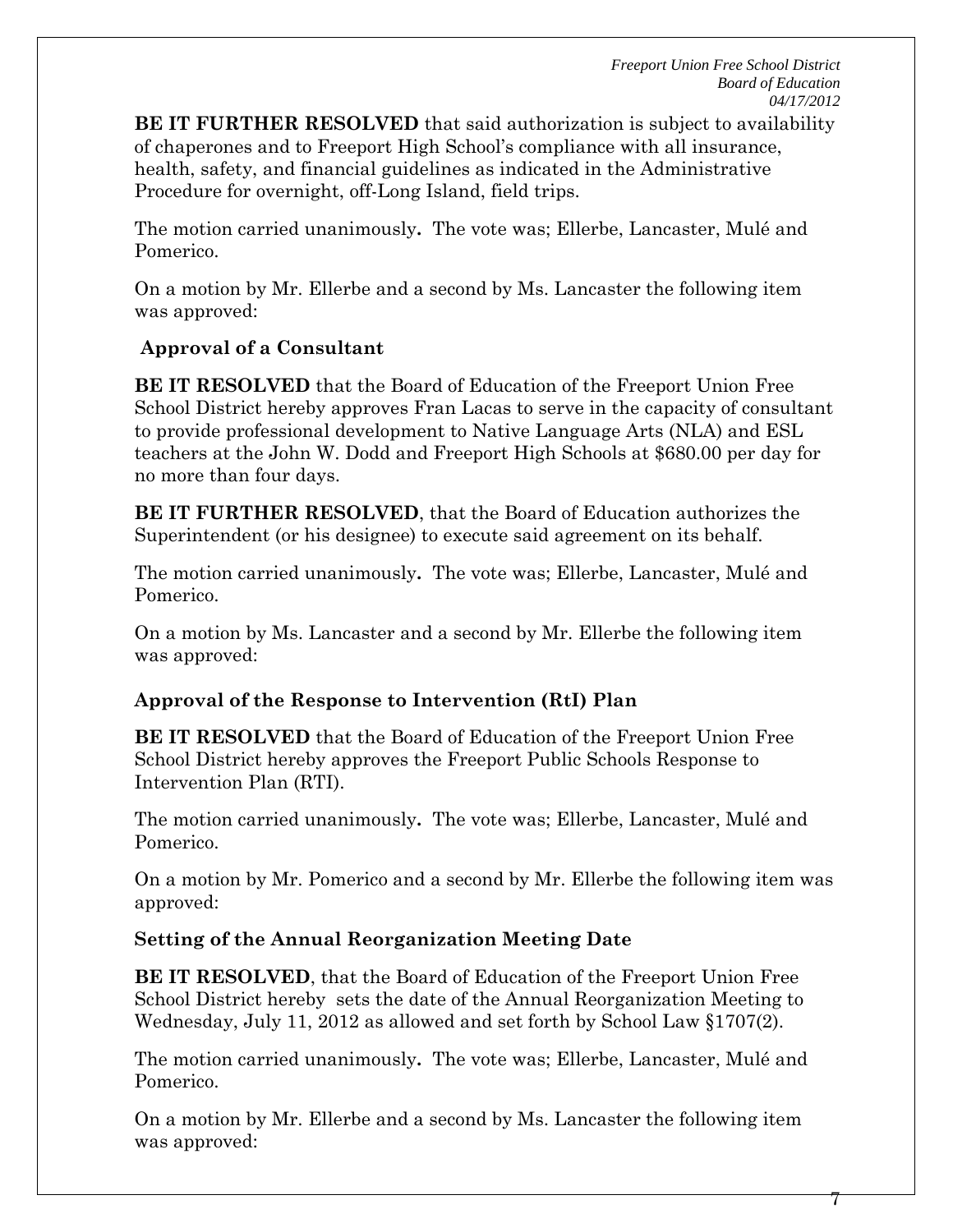## **Adoption of the 2012-2013 Board Meeting Calendar**

**BE IT RESOLVED,** that the Board of Education of the Freeport Union Free School District hereby adopts the attached meeting calendar for the 2012-2013 school year. (as attached)

The motion carried unanimously**.** The vote was; Ellerbe, Lancaster, Mulé and Pomerico.

On a motion by Ms. Lancaster and a second by Mr. Ellerbe the following item was approved:

### **Approval of a Budget Transfer-General Fund – May 2012**

**BE IT RESOLVED**, that the Board of Education of the Freeport Union Free School District here by approves a Budget Transfer for the General Fund for May 2012.

The motion carried unanimously**.** The vote was; Ellerbe, Lancaster, Mulé and Pomerico.

On a motion by Mr. Pomerico and a second by Mr. Ellerbe the following item was approved:

### **Acceptance of Capital Project Bids for Paving and Site Work**

**BE IT RESOLVED**, that the Board of Education of the Freeport Union Free School District hereby awards the bid, as listed in the Attached Bid Award for Capital Projects Report and as recommended therein, for Contract #1 for paving and site work at the Caroline G. Atkinson School, including base bid and alternates # 1 and #2, to Fasco Asphalt Paving, Inc., the lowest responsible bidder per bid specifications, in the amount of \$184,000.

**BE IT FURTHER RESOLVED**, that the Board of Education of the Freeport Union Free School District hereby awards the bid, as listed in the Attached Bid Award for Capital Projects Report and as recommended therein, for Contract #2 for asphalt and site work at the J. W. Dodd Middle School, including base bid and alternates #1 and #2, to Fasco Asphalt Paving, Inc., the lowest responsible bidder per bid specifications, in the amount of \$102,250.

**BE IT FURTHER RESOLVED**, that the Board of Education of the Freeport Union Free School District hereby awards the bid, as listed in the Attached Bid Award for Capital Projects Report and as recommended therein, for Contract #3 for asphalt and site work at the Bayview Avenue School, including base bid and alternates #3, to Condos Brothers Construction, the lowest responsible bidder per bid specifications, in the amount of \$319,200.

The motion carried unanimously**.** The vote was; Ellerbe, Lancaster, Mulé and Pomerico.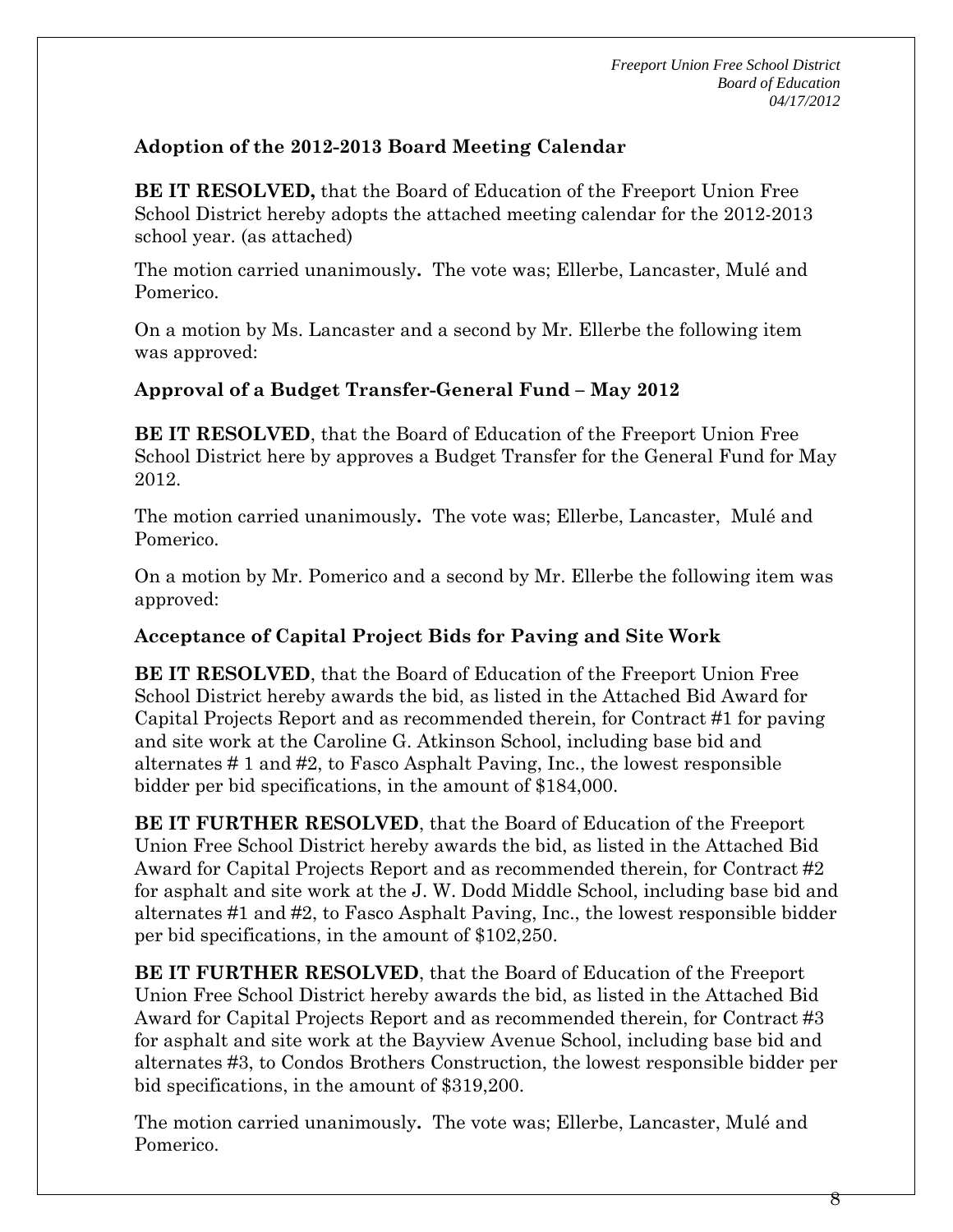On a motion by Mr. Ellerbe and a second by Ms. Lancaster the following item was approved:

## **Acceptance of a Gift – Limited Edition Portraits**

**BE IT RESOLVED**, that the Board of Education of the Freeport Union Free School District hereby accepts a donation of eight limited edition portraits of Abraham Lincoln, made by American pop artist Steve Kaufman. These portraits are titled by the artist "Abraham Lincoln: Portrait of an Achiever" and will be displayed in each school in the Freeport School District. This generous donation is made possible by Diane Vachier, parent of a teacher at Atkinson, Rachel Dengle, and they are valued at \$7,200.

The motion carried unanimously**.** The vote was; Ellerbe, Lancaster, Mulé and Pomerico.

On a motion by Ms. Lancaster and a second by Mr. Ellerbe the following item was approved:

### **Acceptance of a Gift – Acrosonic Baldwin Piano**

**BE IT RESOLVED**, that the Board of Education of the Freeport Union Free School District hereby accepts a donation of one Acrosonic Baldwin Piano. This gift was donated by Mr. Lawrence Graber and is valued at \$999 and is very much appreciated.

The motion carried unanimously**.** The vote was; Ellerbe, Lancaster, Mulé and Pomerico.

On a motion by Mr. Pomerico and a second by Mr. Ellerbe the following item was approved:

### **Acceptance of a Gift – Bob's Discount Furniture Store**

**BE IT RESOLVED**, that the Board of Education of the Freeport Union Free School District hereby accepts a donation of \$1000 from Bob's Discount Furniture Store to be given to the Bayview Avenue School for the students who participated in the Annual Math Bee and the Annual Spelling Bee as rewards to the winners.

The motion carried unanimously**.** The vote was; Ellerbe, Lancaster, Mulé and Pomerico.

On a motion by Ms. Lancaster and a second by Mr. Ellerbe the following item was approved:

### **Acceptance of a Scholarship - Ameresco**

**BE IT RESOLVED**, that the Board of Education of the Freeport Union Free School District hereby accepts a donation of \$7,500 from Ameresco (our Energy Performance Contract firm). This generous donation will be used for scholarships for students in the graduating class of 2012.

The motion carried unanimously**.** The vote was; Ellerbe, Lancaster, Mulé and Pomerico.

9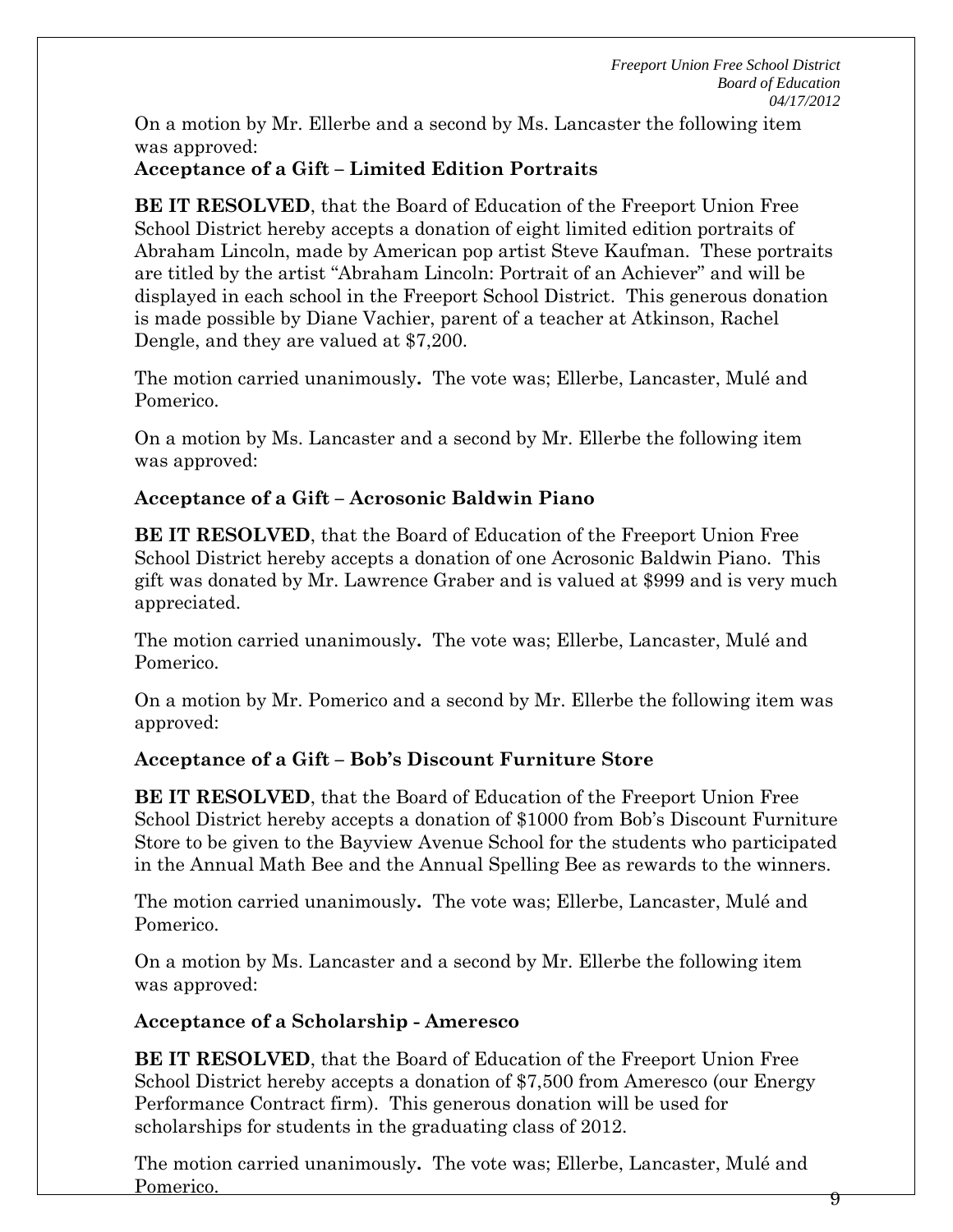On a motion by Ms. Lancaster and a second by Mr. Ellerbe the following item was approved

### **Approval of Transportation Contract Extensions**

**BE IT RESOLVED**, that the Freeport Union Free School District hereby approves an annual extension of transportation contract with First Student, WE Transport and ACME Bus Corporation with an increase to be approved by the New York State Education Department based upon the approved annual increase in the Consumer Price Index.

The motion carried unanimously**.** The vote was; Ellerbe, Lancaster, Mulé and Pomerico

On a motion by Mr. Pomerico and a second by Mr. Ellerbe the following item was approved;

# **Approval of a Cafeteria Bidding Co-Op**

- **WHEREAS**, It is the plan of a number of public school districts in Nassau/Suffolk Counties, New York to bid jointly on selected Food Service Commodities, Food and Food Service Supplies for the 2012-13 school year.
- **WHEREAS,** FREEPORT DISTRICT, is desirous of participating with other districts in Nassau/Suffolk Counties in the joint bidding of the commodities mentioned above as authorized by General Municipal Law, Section 119-0 and,
	- **WHEREAS,** FREEPORT DISTRICT, wishes to appoint a committee to assume the responsibility for drafting of specification, advertising for bids, accepting and opening bids, reporting the results to the boards of education and making recommendations thereon; therefore,
	- **BE IT RESOLVED**, that the BOARD OF EDUCATION of FREEPORT DISTRICT, hereby appoints Long Island School Nutrition Directors Association Cooperative Bid Committee to represent it in all matters related above, and,
	- **BE IT FURTHER RESOLVED**, that FREEPORT DISTRICT'S Board of Education authorized the above-mentioned committee to represent it in all matters leading up to the entering into a contract for the purchase of the above-mentioned commodities, and,
	- **BE IT FURTHER RESOLVED**, that FREEPORT DISTRICT'S Board of Education agrees to assume its equitable share of the costs of the cooperative bidding, and
	- **BE IT FURTHER RESOLVED**, that FREEPORT DISTRICT'S Board of Education agrees (1) to abide by majority decisions of the participating districts on quality standards; (2) that unless all bids are rejected, it will award contracts according to the recommendations of the committee; (3) that after award of contract(s), it will conduct all negotiations directly with the successful bidder(s).